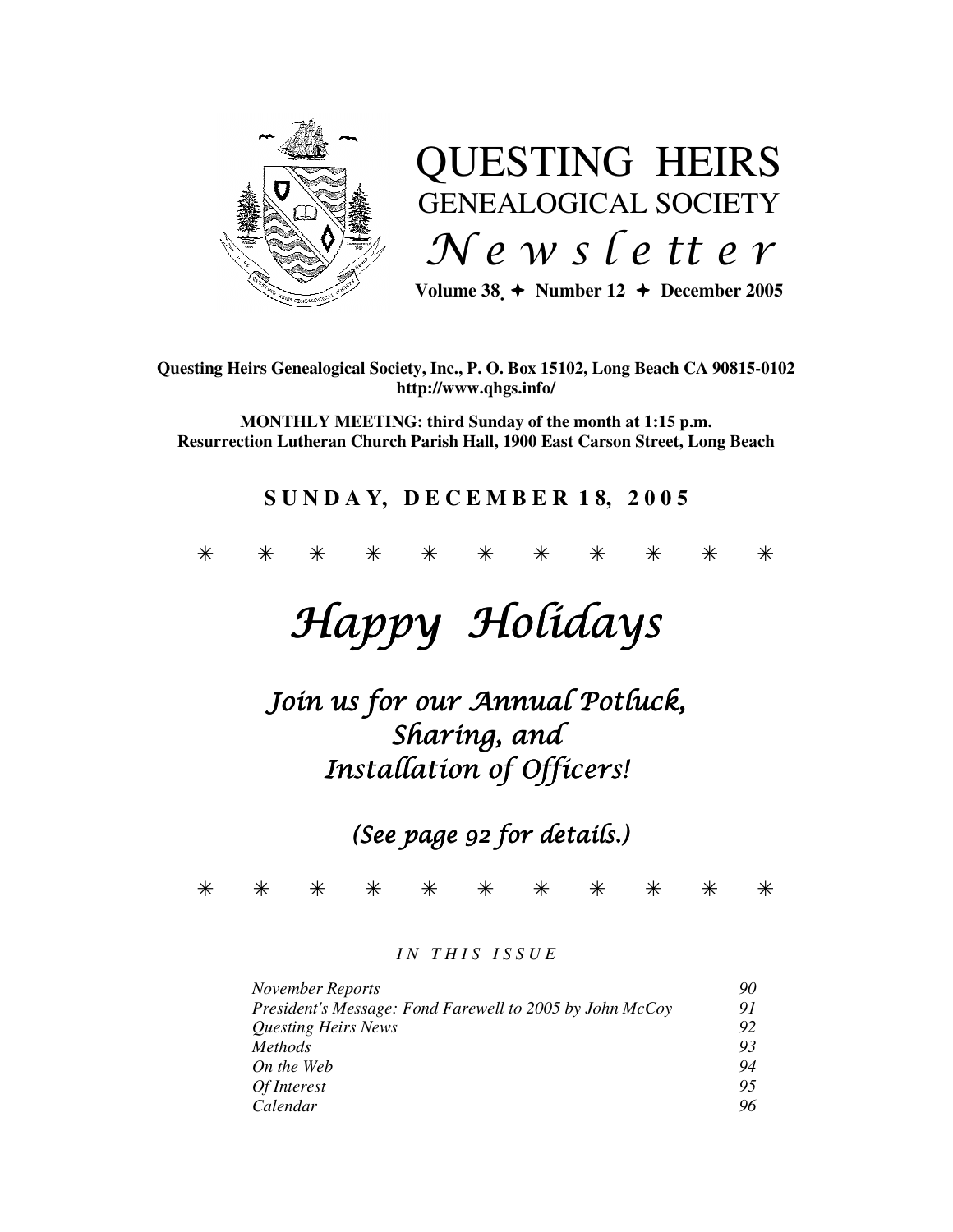#### **R E F R E S H M E N T S Georgie (Peterson) LYONS (562) 432-4908**

Thanks to our November hosts: Jeanette JONES Cynthia DAY-ELLIOTT Marilyn (Delonjay) BRASHER Tina YANIS

Our December hosts will be: Everyone who attends the Potluck! Please see page 92 for suggestions as to how you may contribute to the feast.

#### **F I N A N C I A L R E P O R T David WERTS (562) 431-7790**

| October Income            | 708.00     |
|---------------------------|------------|
| <b>October Expenses</b>   | 351.03     |
| <b>Operations Balance</b> | \$6,470.80 |
| <b>Investment Balance</b> | 20,277.20  |

*Copyright* © *2005, Questing Heirs Genealogical Society, Inc.* 

*Permission to reprint original items from this publication is granted, provided that the reprint is used for non-commercial, educational purposes, and that the following notice appears at the end of the article: Previously published in Questing Heirs Genealogical Society Newsletter, Vol. 38, No. 12 (December 2005).* 

*This newsletter is published monthly as a benefit for members of Questing Heirs; it is not meant to be sold. Those who are unable to attend our meetings but wish to subscribe to the newsletter may purchase a newsletter-only membership for \$12.00 a year. To join, please contact us using the address on the front page.* 

#### **MEMBERSHIP REPORT Jeanette (Marcus) JONES (562) 421-5610**

NOVEMBER MEETING ATTENDANCE Members: 23 Guests: 4

NEW MEMBER Alix MAGUIRE Newsletter 9/06

#### RENEWALS

| <b>Catherine ALBERTI</b>  | Sustaining   | 9/06 |
|---------------------------|--------------|------|
| Darylynn Buras            | Individual   | 9/06 |
| <b>Hazel CLOVER</b>       | Sustaining   | 9/06 |
| Lewis CLOVER              | Sustaining   | 9/06 |
| Aaron DAY                 | Individual   | 9/06 |
| Dorothy DUNNING           | Individual   | 9/06 |
| <b>Betty Bell FELDMAN</b> | Sustaining   | 9/06 |
| <b>Yvonne FOSTER</b>      | Individual   | 9/06 |
| Alice C. GRAY             | Newsletter   | 9/06 |
| <b>Inga HARRIS</b>        | Family       | 9/06 |
| <b>Lowell HARRIS</b>      | Family       | 9/06 |
| <b>Richard HOOVER</b>     | Patron       | 9/06 |
| May Belle LARSON          | Individual   | 9/06 |
| <b>Jo Nell ROOK</b>       | Family       | 9/06 |
| <b>Olas ROOK</b>          | Family       | 9/06 |
| Marjorie J. TARBELL       | Contributing | 9/06 |
|                           |              |      |

Questing Heirs yearly dues are due on September  $1<sup>st</sup>$ . See the back page of this newsletter for membership levels.

#### **BETTY BELL FELDMAN**

We were pleased to receive a note from Betty recently when she sent in her membership renewal for the year. She has not been able to attend our monthly meetings for some time because of poor health, but she said she misses everybody and keeps up to date through the Newsletter. We hope she'll be able to join us soon in person.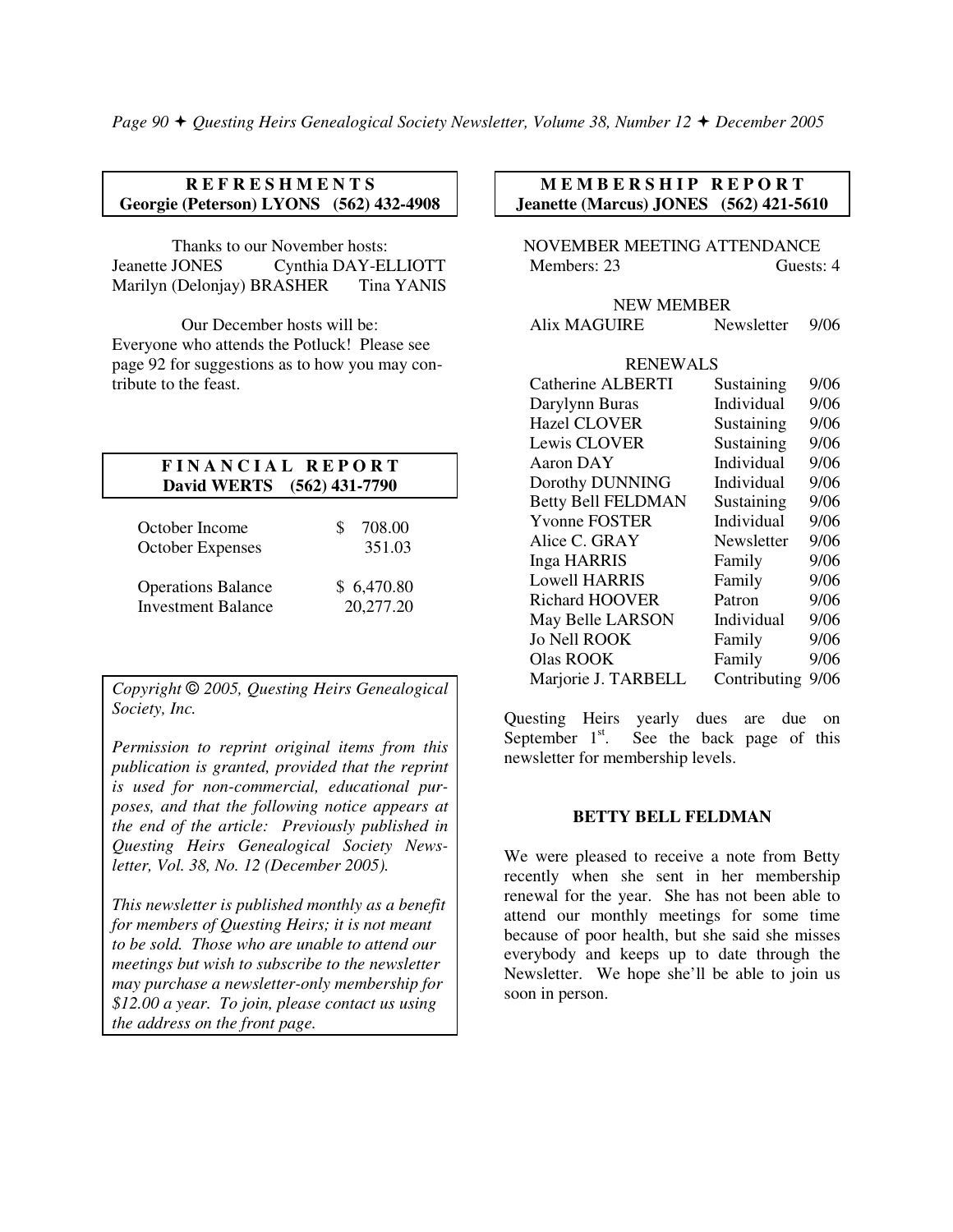### **P R E S I D E N T' S M E S S A G E**

# Fond Farewell to 2005

Did you notice? With still one month left, 2005 has already changed the way we do genealogy. More new resources have appeared on the internet than in any previous year. The way we find genealogical information has changed in ways we are only beginning to appreciate. Our hobby has turned a corner!

In fact, most of us are only just beginning to discover the new resources. They are appearing too fast for anyone to keep track of them, and they are not announced at any central location.

The scope of the change is profound. A visit to Ancestry.com will show what has been added to their collections in the past year. Among other things, most of the pre-1850 vital records of Massachusetts, though not indexed, can now be viewed. The original volumes, usually found only in the largest libraries, are disintegrating because of poor quality paper. The World War I draft cards are now completely indexed. Good (though imperfect) indexes are available for all US censuses through 1930. Local records such as histories, genealogies, and directories are accumulating rapidly. All of the resources at Ancestry.com can be accessed free of charge from your local Family History Center.

There are actually two separate processes in play, digitizing and indexing. Digitizing is the conversion of printed materials (books, manuscripts, documents) into a form that can be viewed on a computer. Google leads the pack with its new Book Search service, but there are many other players, such as the Library of Congress, the University of Michigan, and the archives of most of the 50 States. Many of the books are the older ones that are hard to find. Already, they number in the tens of thousands.

Indexing is the process of making all the names and other content in digitized documents available for searching. How do you index a printed page? Where possible, the major players prefer to use OCR (Optical Character Recognition) software, which attempts to convert digitized images into text. Sometimes the process works very well. When it comes to genealogical publications, however, indexing is more difficult. Some genealogies list people with the last name first, others with the first name first. How is OCR supposed to know that? Automated indexing of digitized materials needs more work.

After documents are digitized and indexed, we also need an effective way to search the index and retrieve the desired images. Search technology remains primitive.

These limitations will eventually be overcome. The indexes and the search capabilities will improve. Even now, I find something new every time I look. A long-lost branch of a family from Indiana turns up in Kansas in 1870, and in Illinois in 1880. A distant relative was in politics–his story holds an unexpected clue. A name found in a small-town newspaper reveals the name of a relative in another state. A report to George Washington mentions a family member caught stealing geese. Through such small facts, relationships, movements of families, and life stories are slowly revealed. When this happens, we have gone well beyond the census records that used to be the backbone of an American pedigree!

2005 brought tremendous advances in the availability of genealogical information. But just wait, 2006 is only days away. I predict it will be an avalanche by comparison!

# John McCoy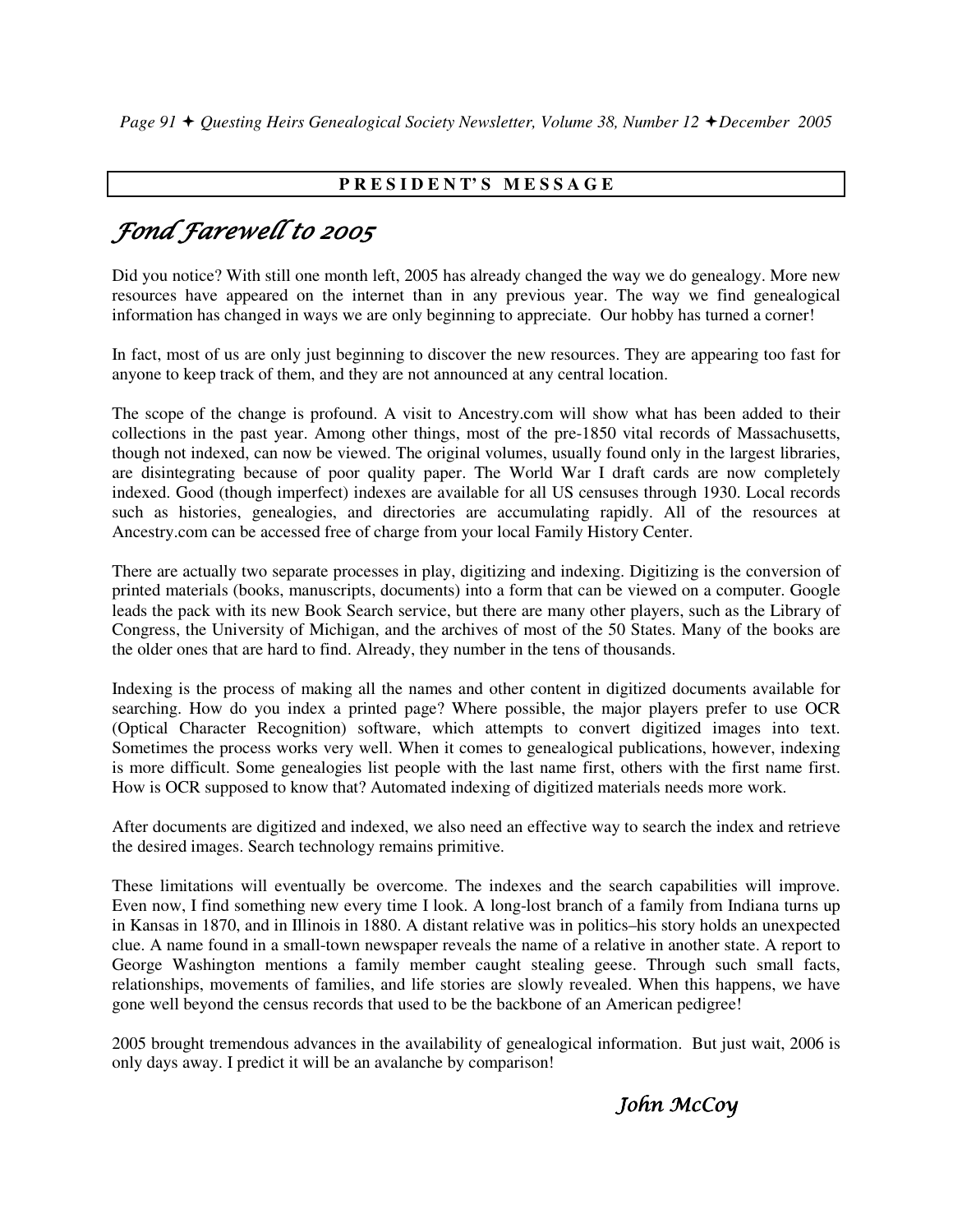## **Q U E S T I N G H E I R S N E W S**

#### **DECEMBER MEETING**

## Our Potluck…

For the main course, roast beef will be served. Beverages will also be provided. We would like those attending to bring other food items to round out the meal. So that we don't wind up with too much of the same thing, we are suggesting the following alphabetical scheme.

Those whose surnames start with:

 A-F could bring a salad, G-L could bring a hot dish (potatoes, vegetables, a casserole), M-R could bring hors d'oeuvres, relishes, or rolls, and S-Z could bring a dessert.

We could also use help with setting up the tables, decorations, etc. If you are able to help out in this way, please let John McCoy know (562-437-4337) and plan to arrive about 12: 45 p.m. Thanks.

## Our Sharing…

Think about the following questions:

1. What first prompted you to start searching for your ancestors?

2. What is the most important thing you've learned about research by joining Questing Heirs?

3. Who is your most illustrious or interesting ancestor?

4. If you could meet one of your ancestors, which one would it be? Why? What would you ask him or her?

5. Is there a memorable winter journey in your family's history?

6. Is there a special holiday tradition that has

come down in your family through the generations that you could share with us?

After dinner, each person will be invited to stand and speak briefly about one of the above questions for the benefit of all. If you have digital slides or overhead transparencies to accompany your presentation, please let John McCoy know in advance (562-437-4337).

# Our New Officers…

The main business of our December meeting is the installation of:

- $\triangleright$  Chuck Mitchell as 1<sup>st</sup> Vice President
- > Mike Powers as Recording Secretary
- Dave Werts as Treasurer

They will serve in these offices for the next two years.

#### **ROBERT L. SMITH**  1921 – 2005

Our society offers its condolences to Questing Heirs member Mary White Smith on the death of her husband of 59 years, Bob Smith.

Bob was born in 1921 in Camden, New Jersey, and grew up in the Finger Lakes Region of upstate New York. He served in the  $8<sup>th</sup>$  Air Force during World War II and spent nineteen months in a prison camp after his plane was shot down.

In 1948 he came to Long Beach where he first worked for Harvey Aluminum and then for 34 years with Martin Marietta. He taught Machine Tool at Long Beach City College for a few years and volunteered with Meals on Wheels, Redevelopment, and other organizations.

Bob died on the  $2<sup>nd</sup>$  of November and was interred at Green Hills Memorial Park in Rancho Palos Verdes on the  $8<sup>th</sup>$ .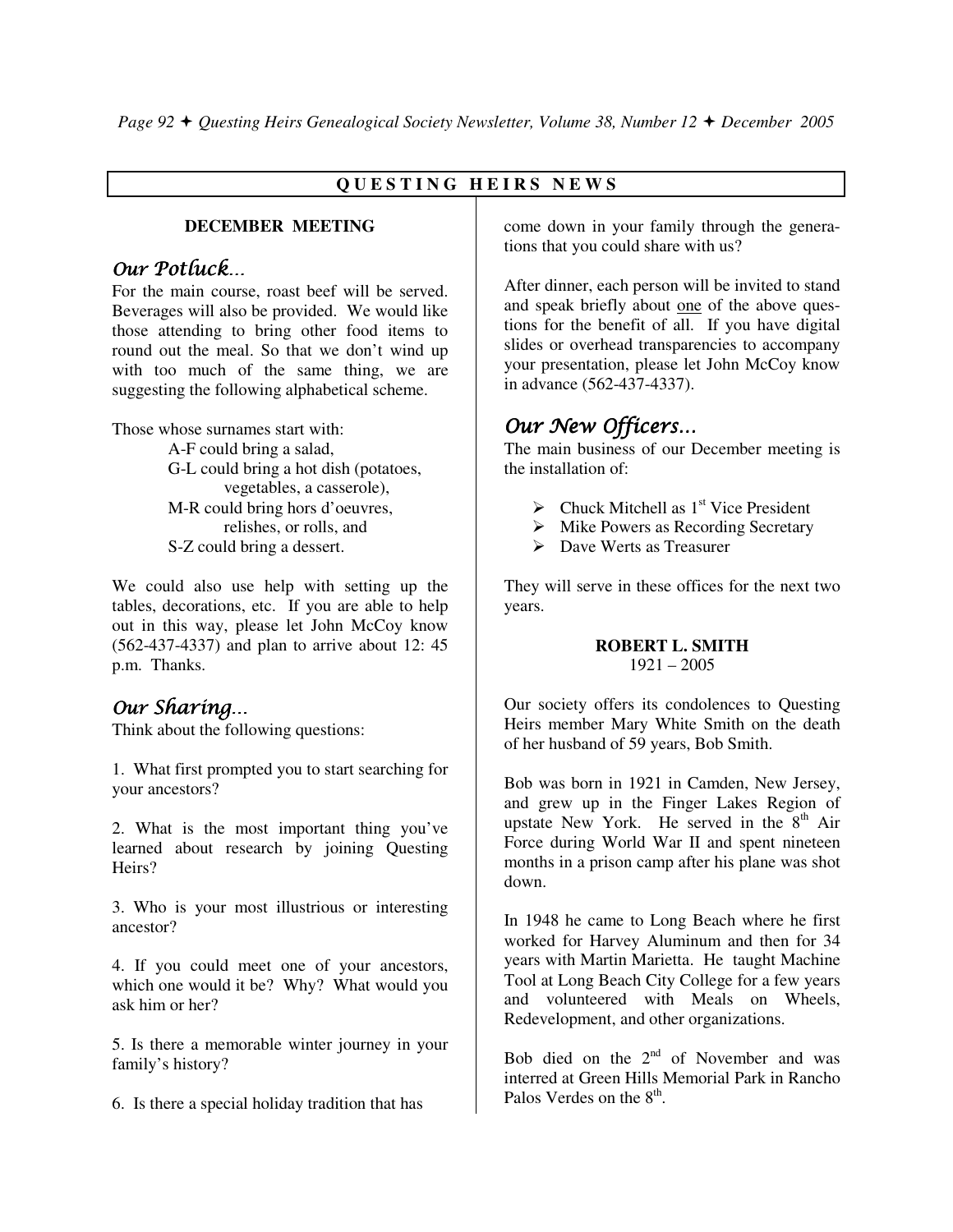#### **M E T H O D S**

#### **LOOK FOR NEIGHBORS**

*An Ancestry.com Quick Tip submitted by Staff Writer, Geoff:* 

After reading Susan Zmrzel's tip of looking at neighbors for relatives while searching census records, I was reminded of a method I've used successfully a number of times. For hard to find people in census records, try using neighboring families even if they aren't related.

Let's say you've found a family in the 1910 and 1930 censuses, but not in 1920. Pick a neighbor and search for them in 1920. If your family doesn't appear on the same page, check a couple of pages either way.

Don't give up with just one try, either. Use several of the neighbors. If you have no luck working forward from the 1910 census, try going back in time from the 1930 census, especially if they are in different locations.

When selecting a neighbor, make sure they are of an age that would be likely to be in the census you're searching. For example, don't choose centenarians with great expectations of finding them ten years later.

It might help to choose people who owned their residence, as opposed to renters, with the idea that homeowners are more likely to be [sic] remain in one place longer. It may also help if you can find a surname you recognize, as families often migrate in packs and there could be a relationship you're not aware of.

I have never let my schooling interfere with my education.

Mark Twain

#### **CHUCK'S TOOLBIN AND BONEYARD**

Definition of Boneyard: a modern blacksmith's scrap collection or storage of unfinished and recyclable projects capable of reuse or revival.

Definition of Tool: a home online use of the Long Beach Public Library Data Base at Heritage Quest.

#### Steps in Method:

1. Obtain LBPL card with unique personal (14 digit) code number and (4 digit) access code.

- 2. Google to LBPL site.
- 3. Go to Electronic Databases.
- 4. Go to Heritage Quest.
- 5. Enter 14-digit library code number.
- 6. Bring up the five possible searches.

#### Anecdotal Experience:

1. Census Search - No response to single name (surname and given) attempts. Conclusion: Not indexed. Try Browse function for State, County, and Post Office. Result: 5 images of 1870 households of ancestors.

2. Revolutionary War Records - Supplied name and state. Result: 8 pages of Probate, Pension Claim, and Land Warrant documents. Conclusion: Hoorah!

 *Submitted by Chuck Mitchell* 

#### **INDIVIDUAL CHRONOLOGY**

One way to keep your research for an ancestor on track and in perspective is to create a time line for that individual. Just make a chronological list of the facts you have discovered about him or her--showing the date, the type of event, the locality where it took place, and a brief description of where you found the information. This exercise will help you see gaps that require further investigation and possible discrepancies between sources.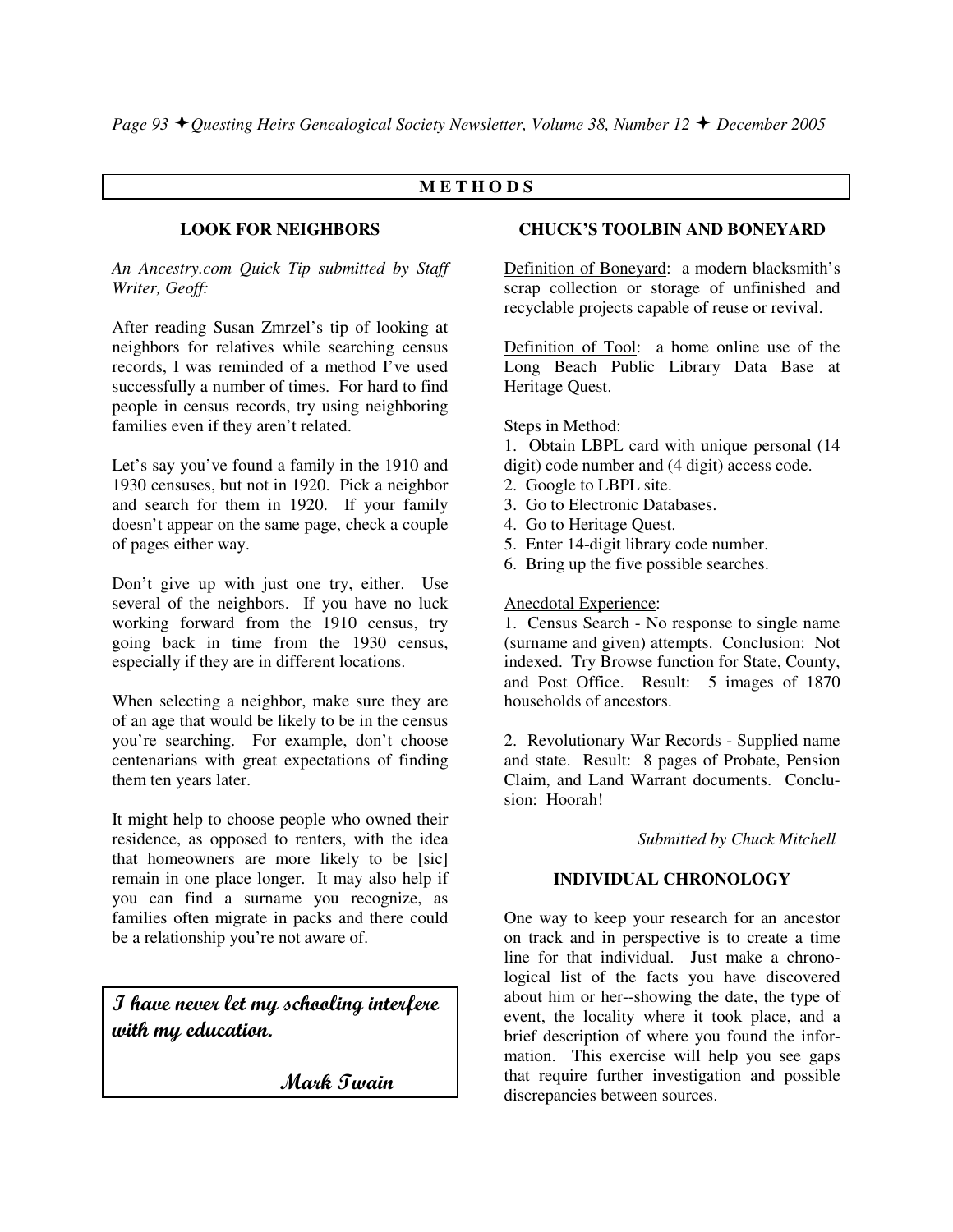#### **O N T H E W E B**

#### **NEW AT ANCESTRY.COM**

The World War I Draft Card database was completed for Veterans' Day. It includes three registrations:

- 5 June 1917 for un-enlisted men born between 6 June 1886 and 5 June 1896
- 5 June 1918  $& 24$  Aug 1918 for unenlisted and un-registered men born between 6 June 1896 and 24 Aug 1897
- 12 Sep 1918 for all un-enlisted and un-registered men born between 11 Sep 1872 and 12 Sep 1900

Included in these registrations were about 24 million men, and they were not required to be citizens.

*Excerpt from Juliana Smith's column in Ancestry Daily News, 14 Nov 2005. Copyright 1998-2005, MyFamily.com, Inc. and its subsidiaries.* 

The 1851 Census of England and Wales was recently added to Ancestry's site, and it includes an every-name index. Now the English censuses from 1851 through 1901 can be searched in one place.

*Fast Fact from Ancestry Daily News, 18 Oct 2005. You may subscribe to this online newsletter by visiting its website at: <http://www.ancestry.com/dailynews>* 

#### **STEPHEN MORSE**

<http://stevemorse.org>

You have probably heard about the search forms Stephen Morse has developed to make it easier to find immigrants who arrived at Ellis Island. Now he has similar forms available for searching Castle Garden arrivals, as well as much more:

- **-** Other Ports of Immigration
- Census and Soundex
- New York Census
- -Births, Deaths, and other Vital Records
- -Calendar, Sunrise/Sunset, Maps
- - Dealing with Hebrew and Russian **Characters**
- -Holocaust and Eastern Europe
- - Creating your own Search Forms, Search Engines, and Databases
- -**Miscellaneous**

#### **NEW ENGLAND RESEARCH**

The *Genealogical Dictionary of the First Settlers of New England, Showing Three Generations of Those Who Came Before May, 1692* by James Savage can now be accessed online at no cost thanks to David Blackwell. It is available at: <http://www.usgennet.org/usa/ topic/newengland/savage>.

*Per Eastman's Online Genealogy Newsletter, 11 Nov 2005. Copyright 2004 by Richard W. Eastman. Available at <http://www.eogn.com>.* 

#### **CENSUS TOOLS ONLINE**

<http://www.censustools.com>

The developer of this website has created a variety of spreadsheets to make recording and analyzing your extracted research data easier, and they're free. These spreadsheets were created with MS Excel and saved in Excel 97 format. A version of MS Excel for PC or MAC at least as recent as 97 is required to use them. PDF versions are also available for anyone who doesn't have access to MS Excel.

Spreadsheets are available for the following topics:

- U.S. Federal Census 1790-1930, as well as Slave and Mortality Schedules, and others
- -Some State and International Censuses
- -Cemetery Data
- -Research Log
- -Family Group Report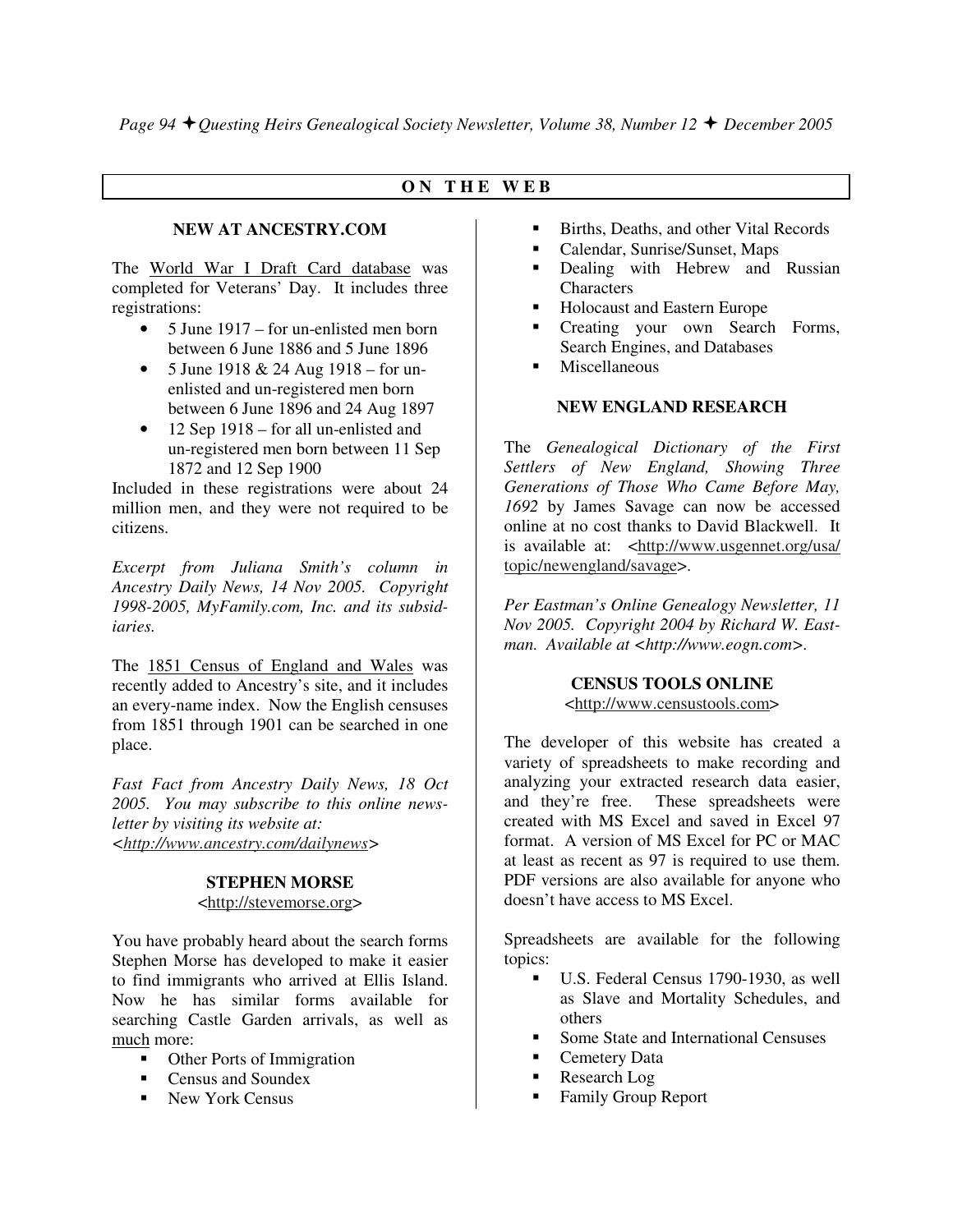#### **O F I N T E R E S T**

#### **GENEALOGICAL CREDENTIALS**

The Board for Certification of Genealogists has announced its consolidation of three research categories into one. Those currently holding a credential as Certified Genealogical Records Specialist, Certified Lineage Specialist, or Certified Genealogist will now be designated as a Certified Genealogist. The Board also established application requirements for this single credential and voted to continue the existing renewal requirements for those already certified.

Connie Lenzen, CG, explained that the change has been made for two reasons. "First, regardless of the type of work they do, all genealogists have the same skills. Second, having three research categories was confusing to both the genealogical community and the general public. The categories were different, but the differences were not well understood. We expect that the public can now more easily hire a certified person without being concerned about the differences. The one thing that will not change is the Board's commitment to excellence in genealogical work."

*Excerpt from a BCG Press Release, 18 Oct 2005.* 

#### **FAKE FAMILY TREES**

A new scam is on the Internet: a piece of software that will create bogus family trees to be uploaded to your web site. Why would anyone want to do that? The complete answer is a bit convoluted, but the short answer is to boost your web site higher in the search engine ratings so that gullible people will see the ads on your site. In fact, the program's advertising boasts that you can "create unique, non-duplicate content that millions of people search for, AND that neither humans not search engines can tell is 'real' or not."

FakeFamily.com is very open about its purpose. After purchasing this software for \$75, you are advised to create a bogus genealogy site and put affiliate ads on it to defray the expenses. Then you upload fantasy family trees created by the FakeFamily.com software. As the web site says:

Fake Family will generate content that is 100% unique. The content created is seen by people as being REAL. There is no dispute about that. And, SO WILL THE SEARCH ENGINES.

*From Eastman's Online Genealogy Newsletter, 2 Nov 2005. Copyright 2004 by Richard W. Eastman. For the complete article, see http://www.eogn.com*

#### **I S O G G**

#### <http://www.isogg.org>

The above acronym stands for the International Society of Genetic Genealogy. Its purpose is "to advocate for and educate about the use of genetics as a tool for genealogical research, and promote a supportive network for genetic genealogists."

Educating can mean the educating of members, but also educating the genealogical world on the subject. This can be done through workshops, the website, a speaker's bureau, and meetings.

The society is non-commercial and non-profit. Many of its founders are DNA project administrators, but that is not a requirement for membership. It has no dues or fees to join. Members choose the extent to which they wish to participate, and may just join to learn and network. They have access to a Yahoo Group mailing list.

In addition to members living in the United States, ISOGG currently includes members residing in twenty-one countries around the world.